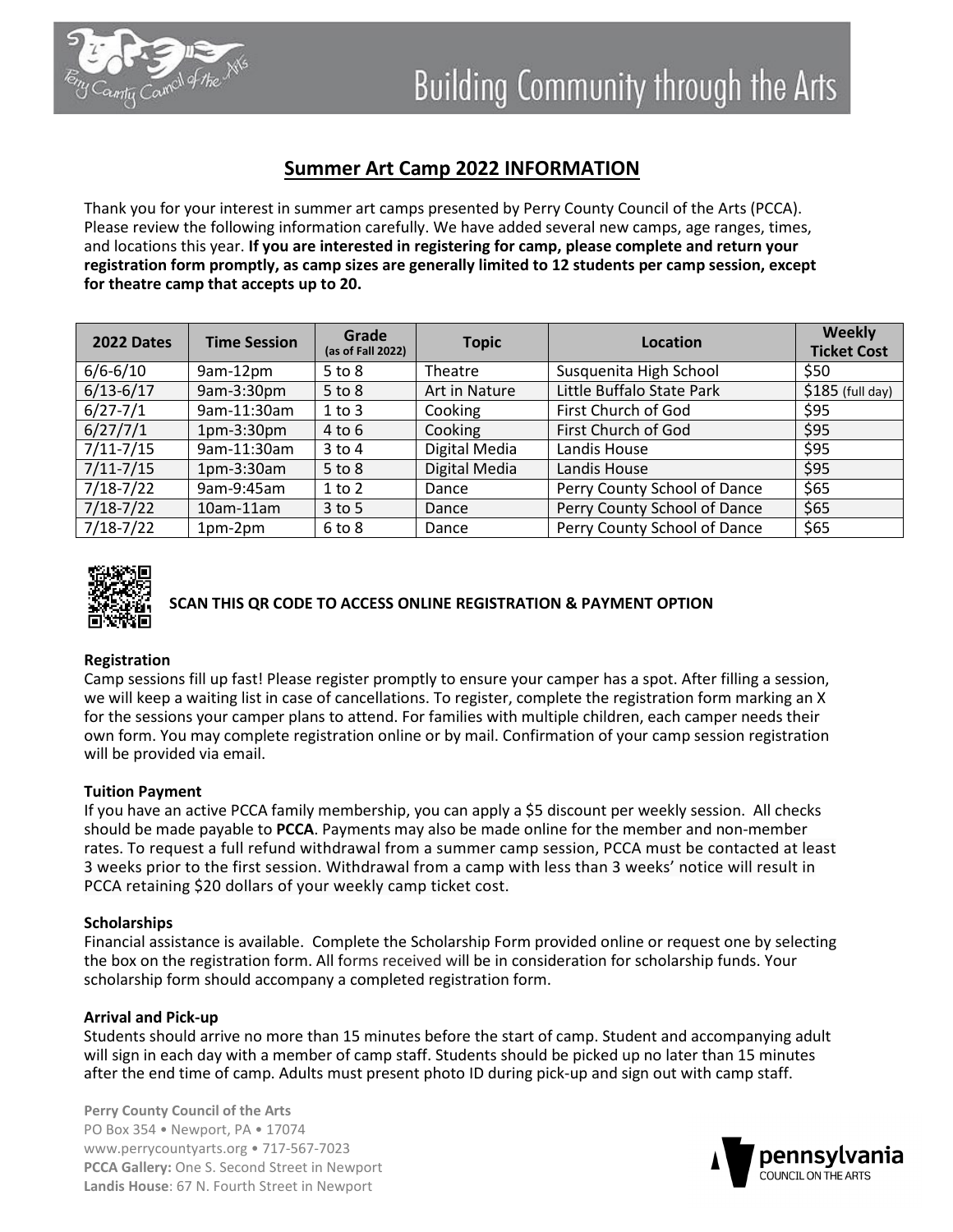

#### **Locations**

Location varies by camp. Please use caution in parking areas and watch for small children. **Susquenita High School** – 309 Schoolhouse Road, Duncannon, PA 17020 **Little Buffalo State Park** – 1579 State Park Road, Newport, PA 17074 (pavilion near Moore Stage) First Church of God - 334 S. 5<sup>th</sup> Street, Newport, PA 17074 Landis House – 67 N. 4<sup>th</sup> Street, Newport, PA 17074 (parking available in Weis lot or street parking) **Perry County School of Dance** – 17 S. Market Street, Duncannon, PA 17020 (street parking)

#### **Instructors**

Art camp instructors are teaching artists who are either members of PCCA's Arts in Education roster, members of community organizations or teach classes for nearby schools and art centers. Each instructor maintains necessary clearances.

#### **Volunteers & Staff**

PCCA approved volunteers and staff members may be present to facilitate camp. If you would like to volunteer at camp, please check the box on the registration form and we will be in touch.

#### **Lunch and Snacks**

All students are expected to have a filled water bottle each day.

PCCA will provide snacks for campers, if preferred the camper may bring their own snack.

Part Day Camps (2.5 and 3-hours): Students will be offered one (1) snack break.

Full day Camp (Art in Nature): Students will be offered (2) snack breaks. One in the morning and another in the afternoon. There will be a lunch break where students are expected to have their own bagged lunch.

#### **Health and Emergency Policy**

In case of a medical emergency or an accident, we will contact the parents of the child, or the alternate contact person listed on the child's registration form. If contacts cannot be reached in an emergency, your child will be transported to the nearest medical facility. If a child becomes ill or mildly injured, the parents will be notified and asked to pick up their child, if necessary. If your child will not be attending a camp day(s) due to illness, please notify PCCA as soon as possible so we know not to expect them.

#### **COVID-19 Safety**

Perry County Council of the Arts continues to closely follow updates and guidance from the CDC and PA Department of Health. Campers and staff safety is our priority, and we will take measures as needed if changes occur. To maintain a healthy environment for all summer art camps, we ask that you monitor the health of your camper daily. If a temperature or any other Covid-19 symptoms arise please keep your camper home from camp, notify us and see your medical provider.

If you have any additional questions or comments, please feel free to contact our office at summercamps@perrycountyarts.org or by phone at 717-567-3120.

Jasmin Colbert

Jasmine Colbert PCCA Executive Director

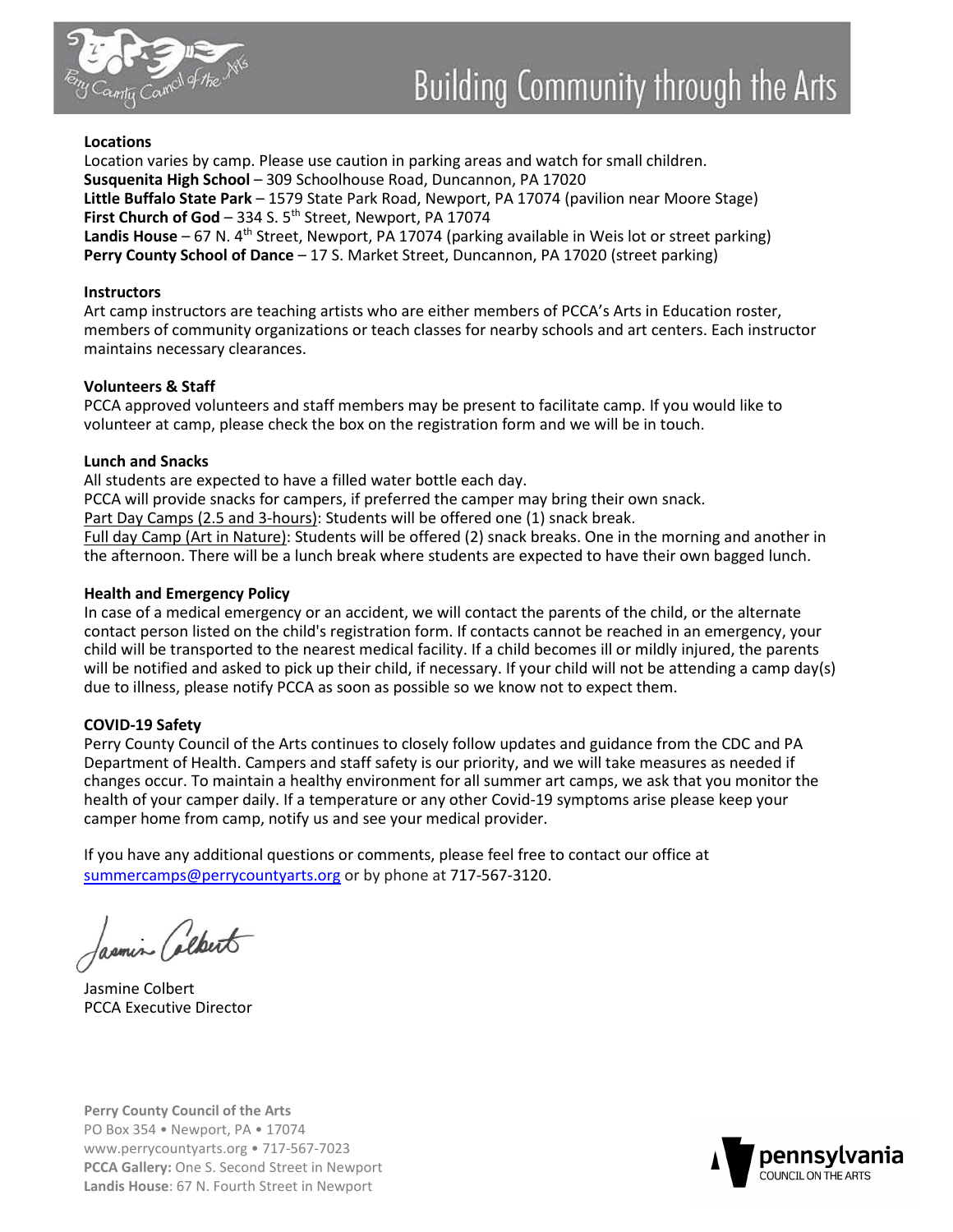

### **REGISTRATION FORM Summer Art Camp 2022**

#### **One camper per registration form**

|                                                                                   | Grade Entering in fall '22: ___________ |  |  |
|-----------------------------------------------------------------------------------|-----------------------------------------|--|--|
|                                                                                   |                                         |  |  |
|                                                                                   |                                         |  |  |
|                                                                                   |                                         |  |  |
| T-shirt size (circle one): YXS YS YM YL YXL Adult size - Small Medium Large       |                                         |  |  |
| Special Instructions About Your Child (Allergies/Special Needs): ________________ |                                         |  |  |

#### **Other Authorized Adults for Sign In/Out**

*PCCA requires that all Campers (ages 12 years and younger) must be signed-in and out by an authorized adult over the age of 17. Please list those authorized to sign your child in and out of camp (no need to duplicate parent/guardians). These individuals may also be called in case of emergency if staff is unable to reach a parent.*

\_\_\_\_\_\_\_\_\_\_\_\_\_\_\_\_\_\_\_\_\_\_\_\_\_\_\_\_\_\_\_\_\_\_\_\_\_\_\_\_\_\_\_\_\_\_\_\_\_\_\_\_\_\_\_\_\_\_\_\_\_\_\_\_\_\_\_\_\_\_\_\_\_\_\_\_

| Name: | Phone: | Relationship to Child: |
|-------|--------|------------------------|
| Name: | Phone: | Relationship to Child: |
| Name: | Phone: | Relationship to Child: |

#### **Camp Selection(s)**

- 
- $\Box$  Check box if PCCA member  $\Box$  Scholarship information requested

| Sign me<br>up(X) | <b>Date</b>   | <b>Session Times</b> | Grade<br>(as of Fall 2022) | <b>Topic</b>  | Location                  | <b>Weekly</b><br><b>Tuition</b> |
|------------------|---------------|----------------------|----------------------------|---------------|---------------------------|---------------------------------|
|                  | $6/6 - 6/10$  | 9am-12pm             | $5$ to $8$                 | Theatre       | Susquenita High School    | \$50                            |
|                  | $6/13 - 6/17$ | 9am-3:30pm           | $5$ to $8$                 | Art in Nature | Little Buffalo State Park | \$185                           |
|                  | $6/27 - 7/1$  | 9am-11:30am          | $1$ to $3$                 | Cooking       | First Church of God       | \$95                            |
|                  | 6/27/7/1      | 1pm-3:30pm           | $4$ to $6$                 | Cooking       | First Church of God       | \$95                            |
|                  | $7/11 - 7/15$ | 9am-11:30am          | $3$ to $4$                 | Digital Media | Landis House              | \$95                            |
|                  | $7/11 - 7/15$ | 1pm-3:30am           | $5$ to $8$                 | Digital Media | Landis House              | \$95                            |
|                  | $7/18 - 7/22$ | 9am-9:45am           | $1$ to $2$                 | Dance         | PC School of Dance        | \$65                            |
|                  | $7/18 - 7/22$ | $10$ am- $11$ am     | $3$ to 5                   | Dance         | PC School of Dance        | \$65                            |
|                  | $7/18 - 7/22$ | 1pm-2pm              | $6$ to $8$                 | Dance         | PC School of Dance        | \$65                            |

 $\Box$  Interested in being a camp volunteer, Name

Email form to: summercamps@perrycountyarts.org Mail form to: PO Box 354, Newport PA 17074 Drop form off: Wednesday - Saturday at our 2<sup>nd</sup> Street Gallery

over for terms and signature